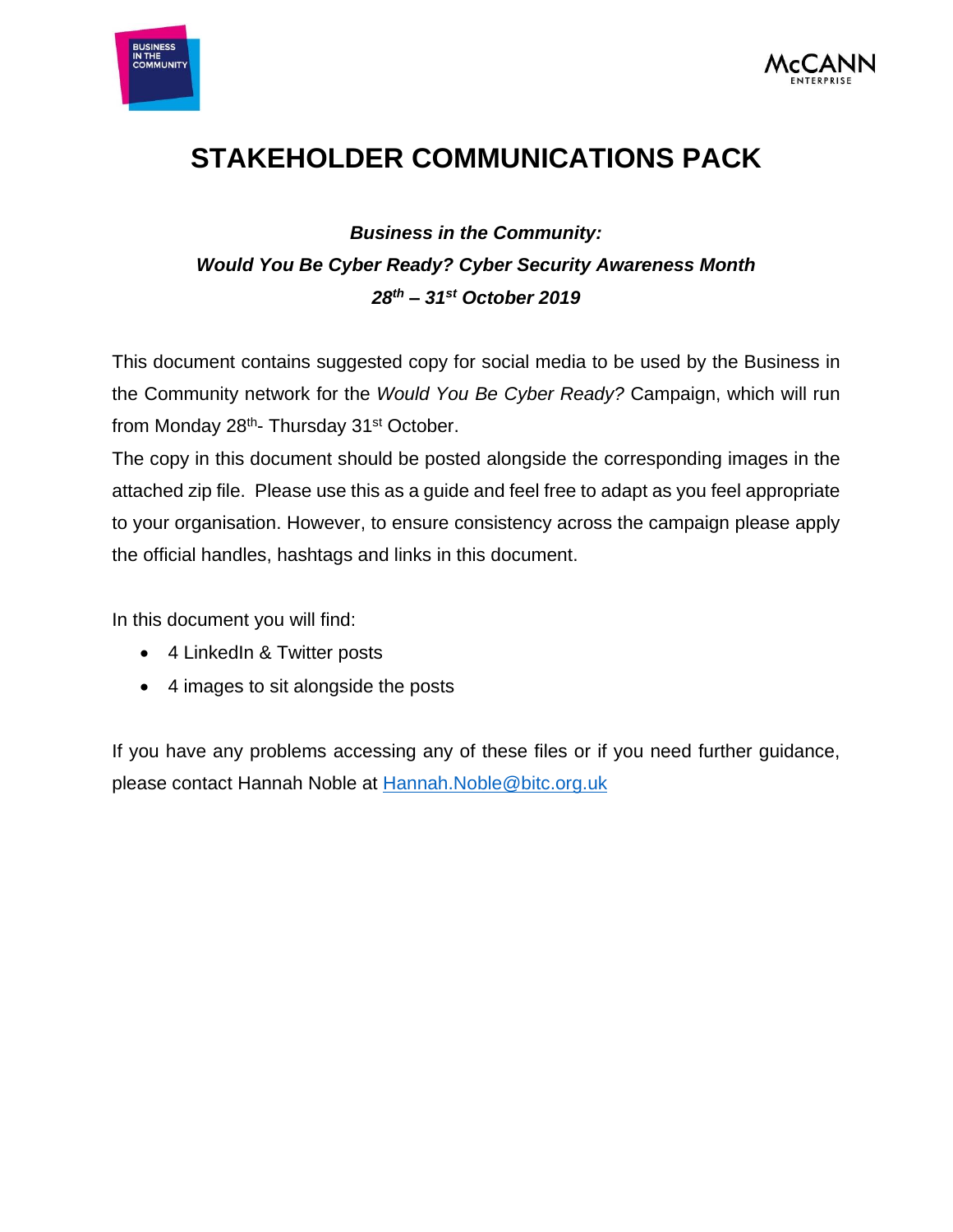



#### **Day 1: Cyber Preparedness**

**The importance of maintaining a good web presence as an integral part of your cyber hygiene**

#### **TWITTER**

**Cyber hygiene. Hackers can smell when it's lacking.**  Would You Be Ready? Read the [BITC Web Presence Guide](https://www.bitc.org.uk/resources-training/toolkits/toolkit-how-weave-secure-web-%E2%80%93-guide-business-owners-and-it-managers) for small businesses. Be cyber safer Join the @BITC [Would You Be Ready? Community](https://confirmsubscription.com/h/d/AE0E363F2529C012)  #cybersafer #WouldYouBeReady?

### SUGGESTED ASSET:



### **LINKEDIN**

# **Cyber hygiene. Hackers can smell when it's lacking.**

Would You Be Ready?

Read the **BITC** Web Presence Guide for small businesses.

Be cyber safer

Join the @BITC [Would You Be Ready? Community](https://confirmsubscription.com/h/d/AE0E363F2529C012) 

#cybersafer #WouldYouBeReady?

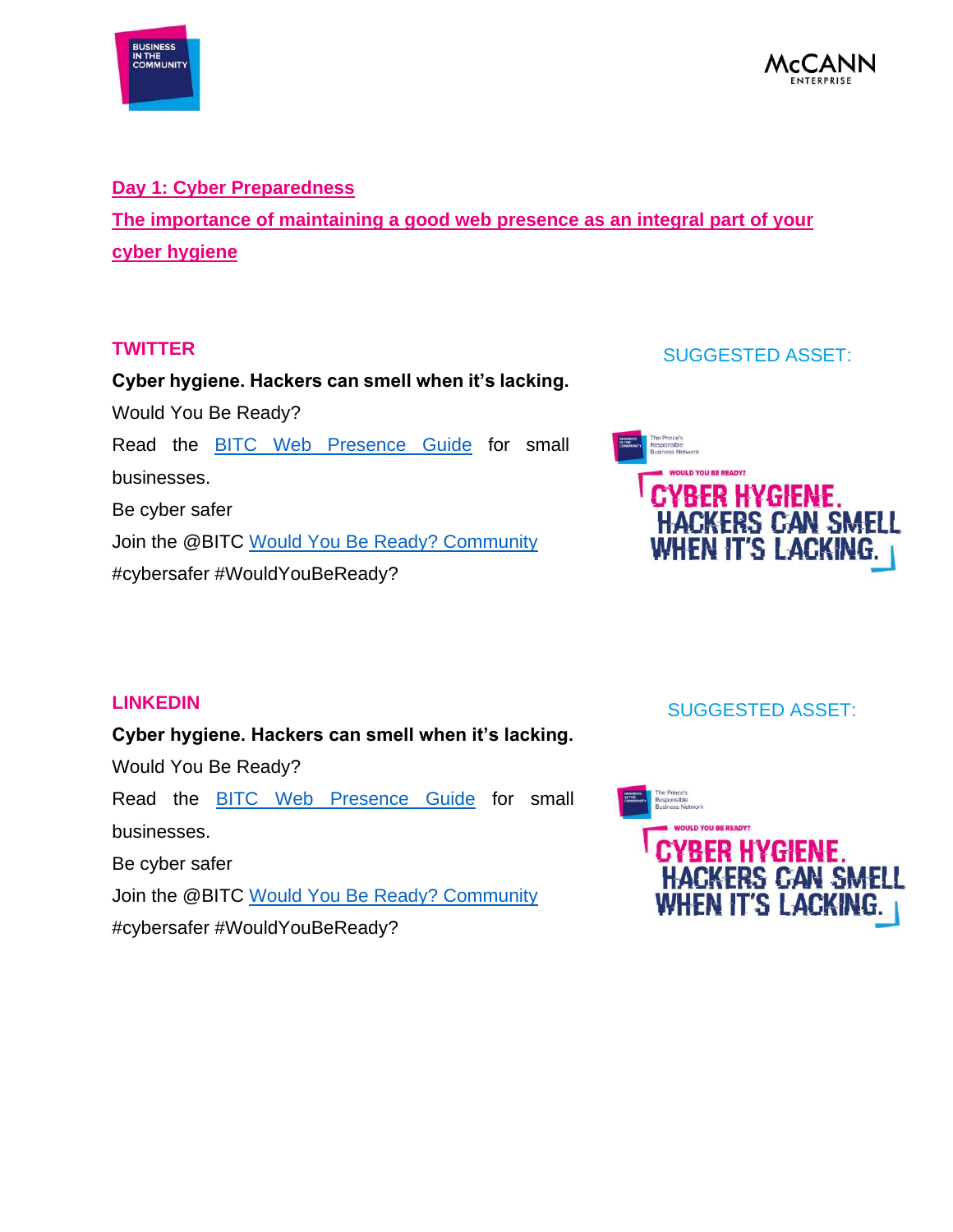



#### **Day 2: Cyber Preparedness**

**The importance of effective passwords as a means of protecting your business**

#### **TWITTER**

**Wombat. Cheese. Bog. Stop a cyber attack with 3 random words.**  Would You Be Ready? Find other effective password tips in @BITC's **Password** [Manager guide](https://www.bitc.org.uk/resources-training/resources/factsheets/factsheet-password-managers-buyer%E2%80%99s-guide) Be cyber safer. Join the @BITC [Would You Be Ready? Community](https://confirmsubscription.com/h/d/AE0E363F2529C012)  #cybersafer #WouldYouBeReady?

### SUGGESTED ASSET:



### **LINKEDIN**

**Wombat. Cheese. Bog. Stop a cyber attack with 3 random words.**  Would You Be Ready? Find other effective password tips in @BITC's Password [Manager guide](https://www.bitc.org.uk/resources-training/resources/factsheets/factsheet-password-managers-buyer%E2%80%99s-guide) Be cyber safer. Join the @BITC Would [You Be Ready? Community](https://confirmsubscription.com/h/d/AE0E363F2529C012)  #cybersafer #WouldYouBeReady?



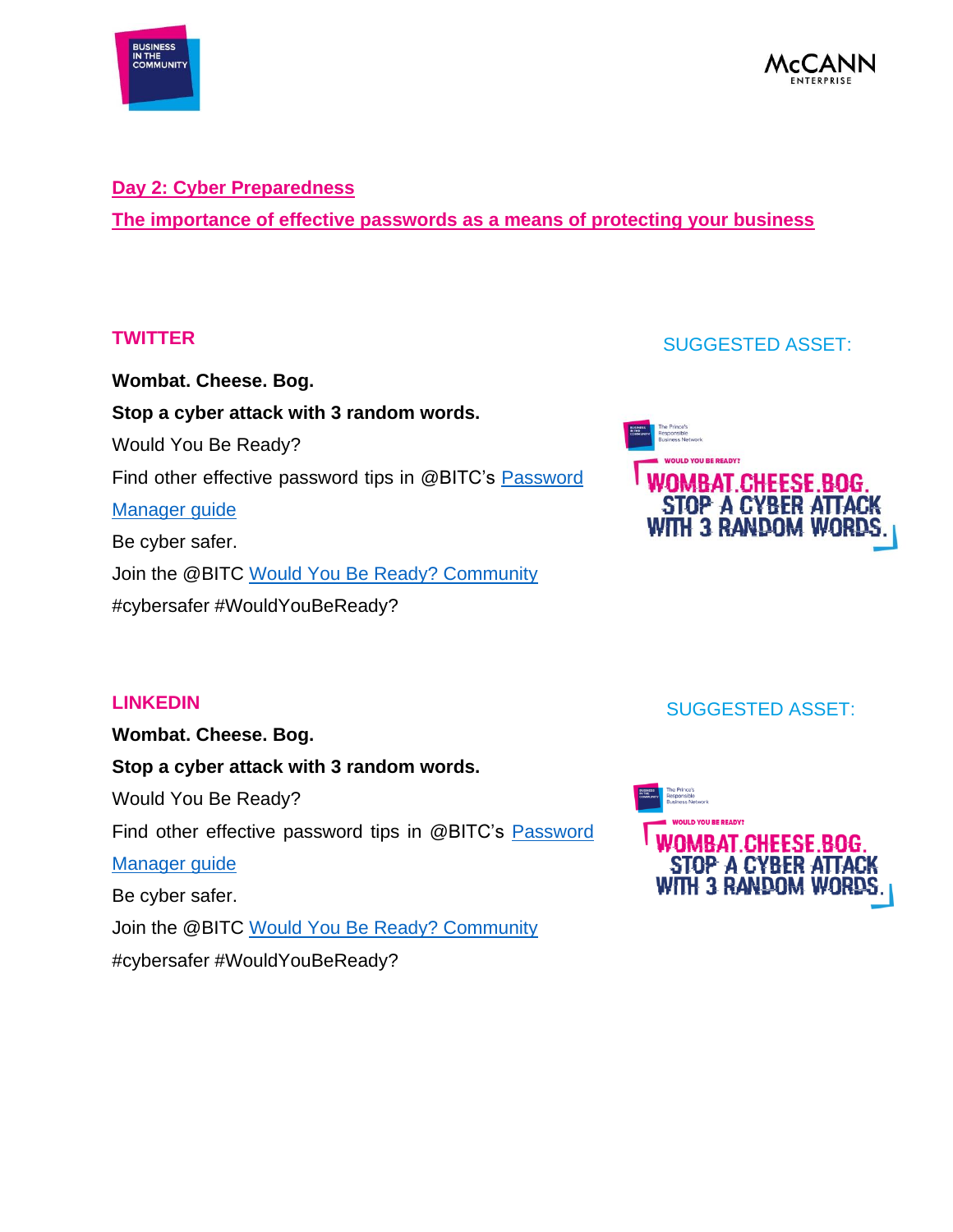



### **Day 3: Cyber Response & Recovery Ways to resolve cyber incidents and keep key stakeholders informed**

### **TWITTER**

### **Ghostbusters?**

Who would you call in case of a cyber-attack? Be cyber safer. Read the NCSC [Response and Recovery guide](https://www.bitc.org.uk/resources-training/toolkits/toolkit-response-and-recovery-%E2%80%93-guide-business-owners-and-it-managers) Join the @BITC Would You Be Ready? Community #cybersafer #WouldYouBeReady?

### SUGGESTED ASSET:



### **LINKEDIN**

### **Ghostbusters?**

Who would you call in case of a cyber attack? Read the NCSC [Response and Recovery guide](https://www.bitc.org.uk/resources-training/toolkits/toolkit-response-and-recovery-%E2%80%93-guide-business-owners-and-it-managers) on the BITC website Join the @BITC [Would You Be Ready? Community](https://confirmsubscription.com/h/d/AE0E363F2529C012)  #cybersafer #WouldYouBeReady?